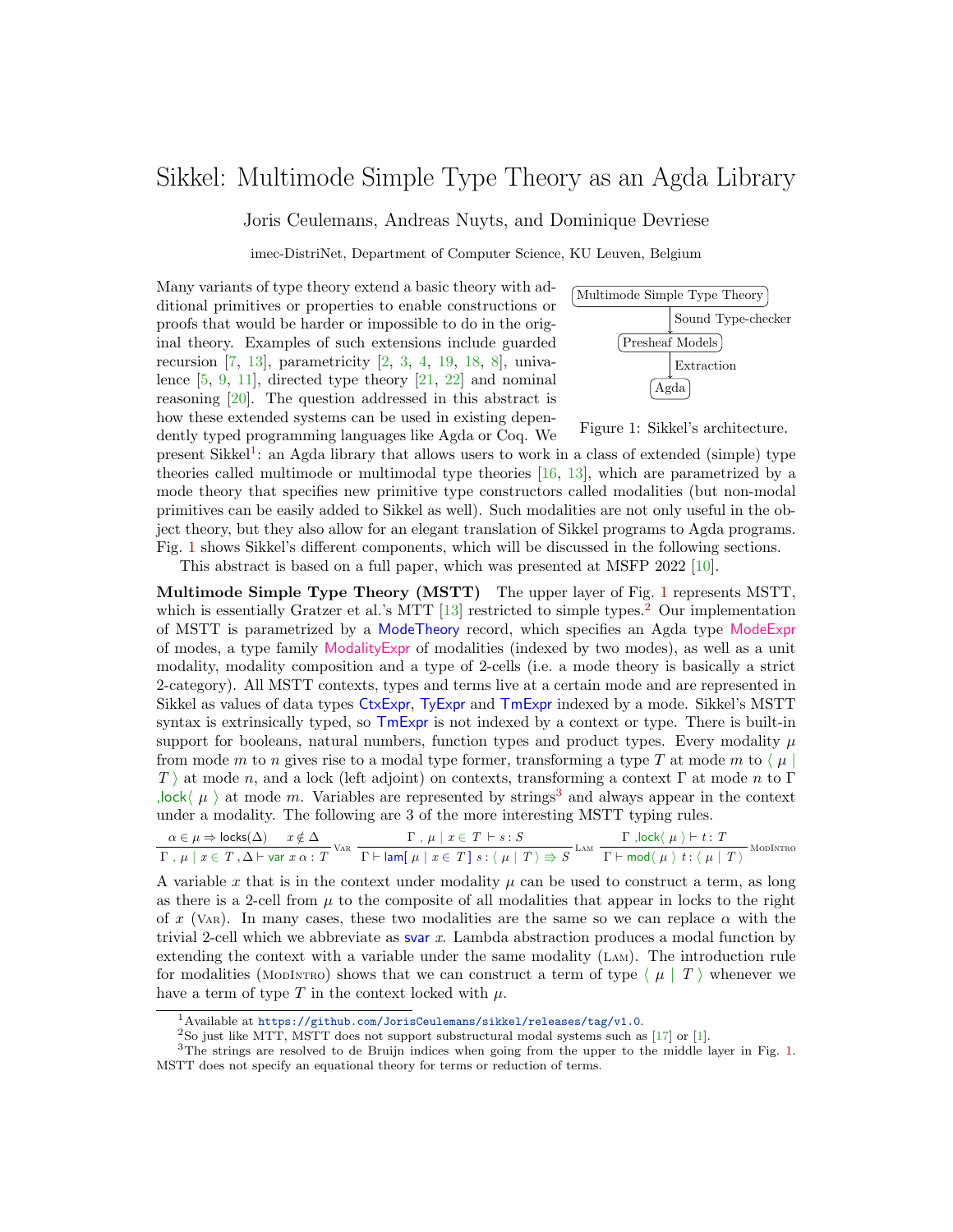Sikkel: Multimode Simple Type Theory as an Agda Library J. Ceulemans, A. Nuyts, D. Devriese

Fig. [2](#page-1-0) shows a simple example of a modal program written in Sikkel (the symbol · is MSTT function application). It has type  $\langle \mu | T \Rightarrow S \rangle \Rightarrow \langle \mu | T \rangle \Rightarrow \langle$  $\mu \mid S$  and proves that every modality satisfies the K axiom (or, in other words, is an applicative functor).

applicative : ModalityExpr  $m n \rightarrow Tm$ Expr  $n$ applicative  $\mu = \text{lam}[\mu \mid "f" \in T \Rightarrow S]$  $\lceil \mathsf{lam}[\mu] \rceil "t" \in T \rceil \bmod \langle \mu \rangle \text{ (svar "f" \cdot svar "t")}$ 

<span id="page-1-0"></span>Figure 2: Example of a modal program in Sikkel.

Presheaf Models & Sound Type-checker MSTT does not have interesting computational behavior in the sense that there is no reduction for terms. Sikkel's intended use is that certain MSTT terms will be interpreted as Agda terms. However, in an off-the-shelf version of Agda this is not immediately possible for many of the modal type and term formers. For this reason, there is a middle layer in Fig. [1,](#page-0-1) representing a formalization of presheaf models of type theory in Agda, which is essentially a shallow embedding of MSTT [\[23\]](#page-3-7). A presheaf model is parametrized by a base category, different modes will correspond to different base categories and they determine which new type and term formers are implementable in the model. Modalities are interpreted as dependent right adjunctions (DRAs) [\[6\]](#page-2-11) and allow to transfer semantic types and terms between different base categories. Our formalization follows the general construction by Hofmann [\[15\]](#page-3-8) and is structured as an internal Category with Families (CwF) [\[12\]](#page-2-12). Although MSTT is simply-typed, Sikkel's semantic layer already anticipates the addition of dependent types and semantic types may depend on variables.

The bridge between Sikkel's first two layers is a type checker which is sound by construction in the sense that it will either refute a judgment or accept it and interpret it in the presheaf model. In order for this to be possible, a Sikkel user implementing a new type theory must provide interpretations of modes as base categories, modalities as DRAs and two-cells as certain natural transformations. Furthermore, if any non-modal type or term formers are added, the user must specify how they should be type-checked and interpreted.

Extraction The presheaf model over the trivial base category corresponds to the standard set model of type theory. We make use of this fact to extract semantic terms in this model to the meta-level (i.e. to Agda terms), as shown at the bottom of Fig. [1.](#page-0-1)<sup>[4](#page-1-1)</sup> However, the interpretation of some types (e.g. function types) in the model is only isomorphic to their intended meaning. This is why Sikkel provides a type class Extractable for semantic types, instances of which declare the intended translated Agda type and provide a way to apply the isomorphism.

Applications We implemented two applications in Sikkel: guarded recursive type theory and a restricted form of parametricity. With guarded recursion, we can write definitions of infinite streams that would not be accepted by Agda's termination checker. The extraction mechanism allows us to interpret these definitions as ordinary Agda streams. For parametricity, we demonstrate how a function definition can be interpreted with two different representations for an abstract type, and how parametricity allows us to relate the two resulting definitions.

Future Work Eventually, we plan to extend Sikkel with support for dependent types. However, the interpretation of a dependently typed syntax turns out to be a significant challenge (especially to satisfy Agda's termination checker). Furthermore, the addition of a Hofmann-Streicher universe to our presheaf model is non-trivial. Therefore, we first intend to equip Sikkel with an extensible program logic (in the same spirit as the Edinburgh Logical Framework [\[14\]](#page-2-13)), orthogonal to the different layers in Fig. [1,](#page-0-1) which will allow a programmer to prove properties of functions written in Sikkel and translate the proofs to Agda proofs of the extracted Agda functions. We also plan to study more examples of multimode type theories as applications of Sikkel, with an ongoing exploration of nominal type theory  $[20]$ .

<span id="page-1-1"></span><sup>4</sup>Semantic terms over other base categories must first be transferred by applying a modality.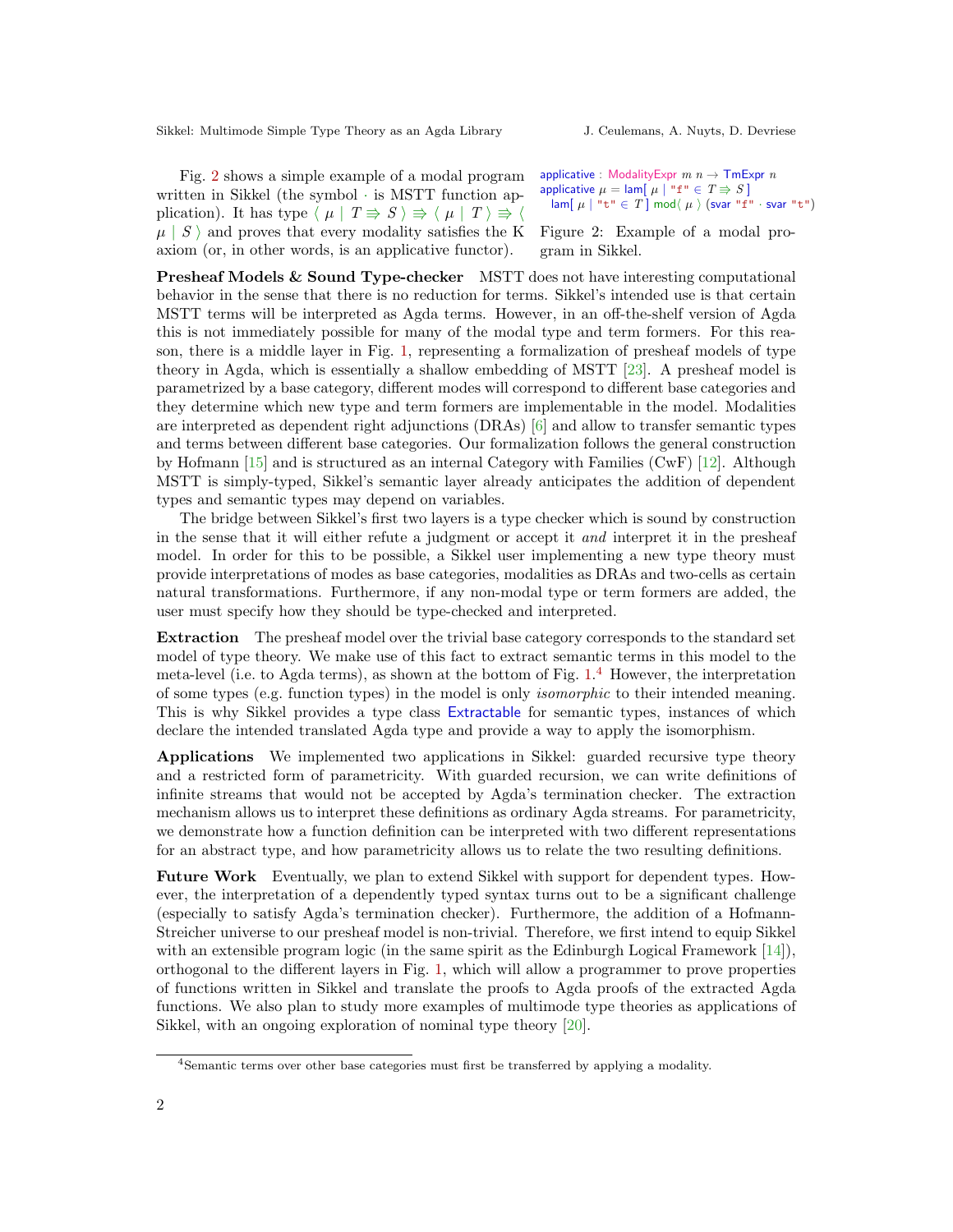Acknowledgements Joris Ceulemans and Andreas Nuyts hold a PhD Fellowship and a Postdoctoral Fellowship, respectively, from the Research Foundation – Flanders (FWO). This work was partially supported by a research project of the Research Foundation - Flanders (FWO).

## References

- <span id="page-2-10"></span>[1] Andreas Abel and Jean-Philippe Bernardy. A unified view of modalities in type systems. Proc. ACM Program. Lang., 4(ICFP), aug 2020. [doi:10.1145/3408972](https://doi.org/10.1145/3408972).
- <span id="page-2-2"></span>[2] Robert Atkey. Relational parametricity for higher kinds. In Computer Science Logic (CSL'12) -26th International Workshop/21st Annual Conference of the EACSL, volume 16 of Leibniz International Proceedings in Informatics (LIPIcs), pages 46–61, 2012. [doi:10.4230/LIPIcs.CSL.2012.46](https://doi.org/10.4230/LIPIcs.CSL.2012.46).
- <span id="page-2-3"></span>[3] Robert Atkey, Neil Ghani, and Patricia Johann. A relationally parametric model of dependent type theory. In Principles of Programming Languages, 2014. [doi:10.1145/2535838.2535852](https://doi.org/10.1145/2535838.2535852).
- <span id="page-2-4"></span>[4] Jean-Philippe Bernardy, Thierry Coquand, and Guilhem Moulin. A presheaf model of parametric type theory. Electron. Notes in Theor. Comput. Sci.,  $319.67 - 82$ ,  $2015$ . [doi:10.1016/j.entcs.](https://doi.org/10.1016/j.entcs.2015.12.006) [2015.12.006](https://doi.org/10.1016/j.entcs.2015.12.006).
- <span id="page-2-6"></span>[5] Marc Bezem, Thierry Coquand, and Simon Huber. A model of type theory in cubical sets. In 19th International Conference on Types for Proofs and Programs (TYPES 2013), volume 26, pages 107– 128, Dagstuhl, Germany, 2014. URL: <http://drops.dagstuhl.de/opus/volltexte/2014/4628>, [doi:10.4230/LIPIcs.TYPES.2013.107](https://doi.org/10.4230/LIPIcs.TYPES.2013.107).
- <span id="page-2-11"></span>[6] Lars Birkedal, Ranald Clouston, Bassel Mannaa, Rasmus Ejlers Møgelberg, Andrew M. Pitts, and Bas Spitters. Modal dependent type theory and dependent right adjoints. Mathematical Structures in Computer Science, 30(2):118–138, 2020. [doi:10.1017/S0960129519000197](https://doi.org/10.1017/S0960129519000197).
- <span id="page-2-0"></span>[7] Ales Bizjak and Rasmus Ejlers Møgelberg. Denotational semantics for guarded dependent type theory. Math. Struct. Comput. Sci., 30(4):342–378, 2020. [doi:10.1017/S0960129520000080](https://doi.org/10.1017/S0960129520000080).
- <span id="page-2-5"></span>[8] Evan Cavallo and Robert Harper. Internal parametricity for cubical type theory. In 28th EACSL Annual Conference on Computer Science Logic, CSL 2020, January 13-16, 2020, Barcelona, Spain, pages 13:1–13:17, 2020. [doi:10.4230/LIPIcs.CSL.2020.13](https://doi.org/10.4230/LIPIcs.CSL.2020.13).
- <span id="page-2-7"></span>[9] Evan Cavallo, Anders Mörtberg, and Andrew W Swan. Unifying cubical models of univalent type theory. In Maribel Fernández and Anca Muscholl, editors, Computer Science Logic (CSL 2020), volume 152 of *LIPIcs*, pages 14:1–14:17, Dagstuhl, Germany, 2020. Schloss Dagstuhl–Leibniz-Zentrum fuer Informatik. URL: <https://drops.dagstuhl.de/opus/volltexte/2020/11657>, [doi:](https://doi.org/10.4230/LIPIcs.CSL.2020.14) [10.4230/LIPIcs.CSL.2020.14](https://doi.org/10.4230/LIPIcs.CSL.2020.14).
- <span id="page-2-9"></span>[10] Joris Ceulemans, Andreas Nuyts, and Dominique Devriese. Sikkel: Multimode simple type theory as an Agda library. In Proceedings of the Ninth Workshop on Mathematically Structured Functional Programming, pages 93–112, Munich, Germany, 2022. URL: [http://eptcs.web.cse.unsw.edu.](http://eptcs.web.cse.unsw.edu.au/paper.cgi?MSFP2022.5) [au/paper.cgi?MSFP2022.5](http://eptcs.web.cse.unsw.edu.au/paper.cgi?MSFP2022.5).
- <span id="page-2-8"></span>[11] Cyril Cohen, Thierry Coquand, Simon Huber, and Anders Mörtberg. Cubical type theory: A constructive interpretation of the univalence axiom.  $FLAP$ ,  $4(10):3127-3170$ ,  $2017$ . URL: [http:](http://www.cse.chalmers.se/~simonhu/papers/cubicaltt.pdf) [//www.cse.chalmers.se/~simonhu/papers/cubicaltt.pdf](http://www.cse.chalmers.se/~simonhu/papers/cubicaltt.pdf).
- <span id="page-2-12"></span>[12] Peter Dybjer. Internal type theory. In Stefano Berardi and Mario Coppo, editors, Types for Proofs and Programs, pages 120–134, Berlin, Heidelberg, 1996. Springer Berlin Heidelberg. [doi:](https://doi.org/10.1007/3-540-61780-9_66) [10.1007/3-540-61780-9\\_66](https://doi.org/10.1007/3-540-61780-9_66).
- <span id="page-2-1"></span>[13] Daniel Gratzer, G. A. Kavvos, Andreas Nuyts, and Lars Birkedal. Multimodal dependent type theory. Logical Methods in Computer Science, Volume 17, Issue 3, July 2021. URL: [https:](https://lmcs.episciences.org/7713) [//lmcs.episciences.org/7713](https://lmcs.episciences.org/7713), [doi:10.46298/lmcs-17\(3:11\)2021](https://doi.org/10.46298/lmcs-17(3:11)2021).
- <span id="page-2-13"></span>[14] Robert Harper, Furio Honsell, and Gordon Plotkin. A framework for defining logics. J. ACM, 40(1):143–184, jan 1993. [doi:10.1145/138027.138060](https://doi.org/10.1145/138027.138060).